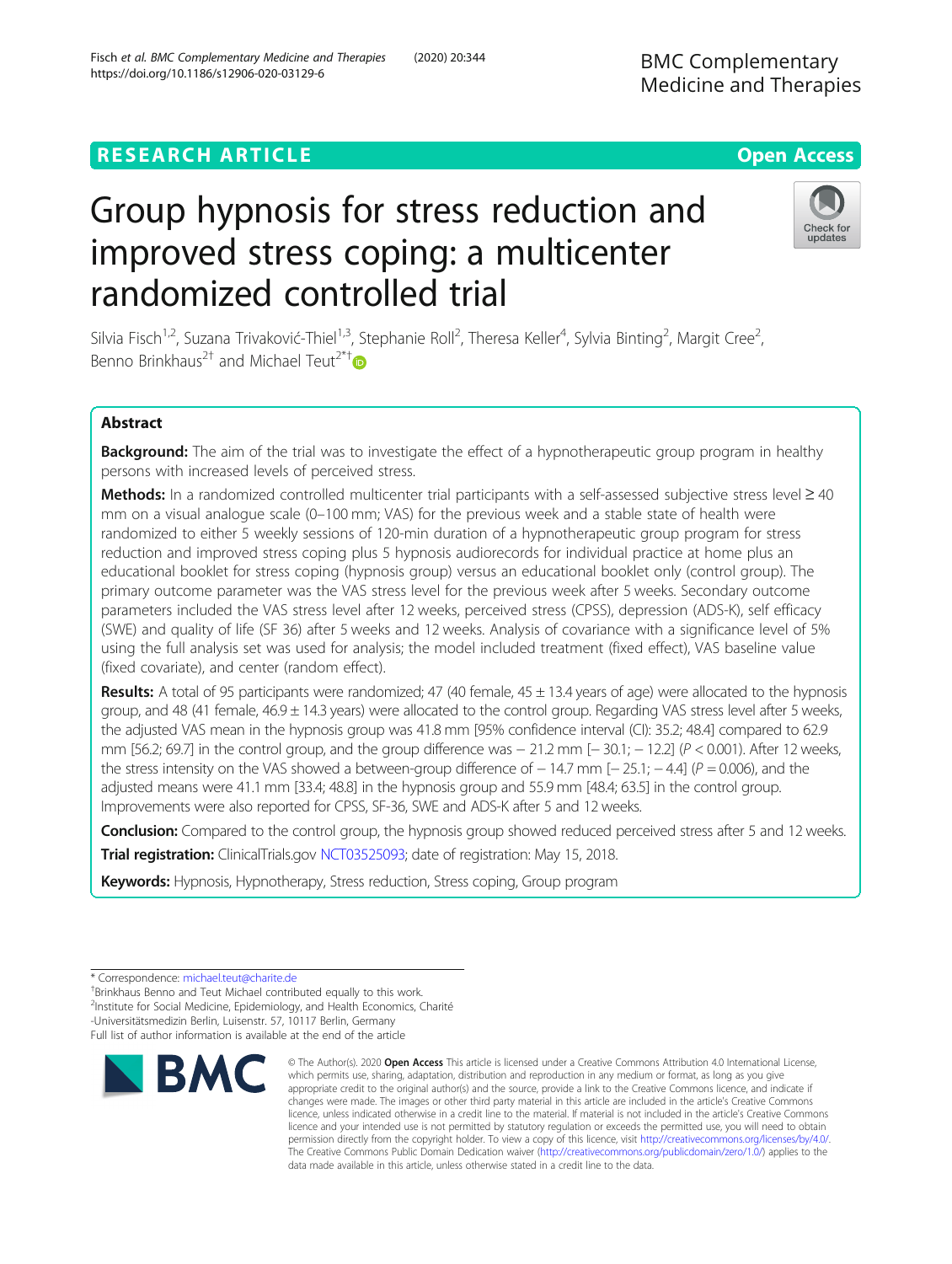## Background

Stress and stress-related diseases are considered important health issues worldwide  $[1-5]$  $[1-5]$  $[1-5]$ . A survey conducted in Europe showed that 20% of employees experience and perceive a high level of daily stress [\[3](#page-12-0)]. In Germany, a survey with 1200 adult respondents indicated that 61% of Germans reported being stressed often or sometimes, and 58% of the respondents reported recently feeling more stressed than they did 3 years before [\[4](#page-12-0)]. Chronic stress also plays a role in the development and aggravation of physical or mental illnesses. The German survey reported the following: "For respondents who described their state of health as less good or bad, almost one in three individuals often feels under stress. (...) Fifty-three percent of respondents who have had mental health problems in the past three years described themselves as 'frequently stressed'" [[4\]](#page-12-0). Popular stress management programs that have been tested for effectiveness are often based on a cognitive-behavioral approach [[6](#page-12-0)–[11](#page-12-0)]. An increasing number of stressed people are turning to complementary therapies, such as yoga, qigong, tai chi, meditation, and mindfulness-based stress reduction (MBSR). The effectiveness of these methods has been partially shown [[12\]](#page-12-0). Additionally, hypnosis has become increasingly popular and has received greater worldwide attention in recent years. Research has shown evidence of the effectiveness of medical hypnosis in the context of several health conditions [[13](#page-12-0), [14](#page-12-0)]. The definition of hypnosis is "a state of consciousness involving focused attention and reduced peripheral awareness characterized by an enhanced capacity for response to suggestion" [\[15](#page-12-0), [16\]](#page-12-0). Hypnotherapy is defined as "the use of hypnosis in the treatment of a medical or psychological disorder or concern" [\[15,](#page-12-0) [16](#page-12-0)] and currently includes a resource-activating and solution-oriented therapeutic attitude and a hypnosystemic style of speech [\[17,](#page-12-0) [18\]](#page-12-0). Despite many narratively reported positive experiences with using hypnotherapeutic interventions for stress reduction and improving stress-coping skills in the educational literature, there are only a few standardized hypnotherapeutic group programs available. Regarding its potential in stress reduction or prevention, there is currently a lack of high-quality clinical evidence. There are only a few studies that show positive effects of hypnotherapeutic interventions for stress reduction [\[16](#page-12-0)].

With the involvement of hypnosis experts, we designed a 5-session hypnotherapeutic group program for stress reduction and improved stress coping in healthy people with a perceived increased stress level in a prior feasibility study [[5](#page-12-0)]. In the pre/post comparison of this exploratory observational study, a reduced stress level and an improvement in stresscoping competences were reported after 5 weeks. The results of this feasibility study led to the hypothesis that the designed hypnotherapeutic group program may reduce stress and improve stress-coping skills [[5](#page-12-0)]. The aim of the present trial was to investigate the effectiveness of the hypnotherapeutic group program for stress reduction and improved stress coping in healthy persons with high levels of perceived stress.

## Methods

## Design

This study was a 2-armed randomized, controlled, open, multicenter trial performed at four study centers in Germany: 1. Hochschulambulanz für Naturheilkunde (Outpatient Department for Integrative Medicine) der Charité Universitätsmedizin Berlin; 2. a psychotherapeutic clinic in Coesfeld; 3. the Hospital of the Faculty of Medicine of the Westfälische Wilhelms-Universität, Münster; 4. MEDIAN Center for Behavioral Medicine - Department of Psychosomatics (Zentrum für Verhaltensmedizin – Klinik für Psychosomatik) in Bad Pyrmont. The study followed the guidelines for clinical trials and was approved by the ethics committee of the Charité Universitätsmedizin Berlin, Berlin, Germany (Approval No. EA1/067/18). The study was registered at ClinicalTrials.gov (Identifier NCT03525093). Participants provided written informed consent.

## **Participants**

Participants were eligible, if they fulfilled the following inclusion criteria: 18–70 years of age, self-assessed subjective stress level ≥ 40 mm on a visual analog scale  $(0-$ 100 mm; VAS) for the previous week, a subjective increased level of perceived stress for at least 3 months, a stable state of health, and signed informed consent.

The following exclusion criteria were applied: current or planned participation in another psychological stress reduction program within the next 12 weeks, current use of psychotherapy, presence of moderate or severe acute or chronic disease conditions, and presence of an acute or chronic mental disorder.

Participants were recruited through newspaper advertisements in Berlin and Coesfeld, the website and newsletter of the Charité Outpatient Department for Integrative Medicine and the psychotherapeutic clinic in Coesfeld, the Newsletter of the Studienhospital Münster, and through flyers in the MEDIAN Zentrum Bad Pyrmont.

## Study interventions

After inclusion and baseline assessment, the participants in both groups received a written behavioral stress management educational booklet provided by a German health insurance company [[19\]](#page-12-0). The information booklet (60 pages) contains the sections "recognizing stress", "managing stress" and "preventing stress". The section "recognizing stress" describes the physiological basis of a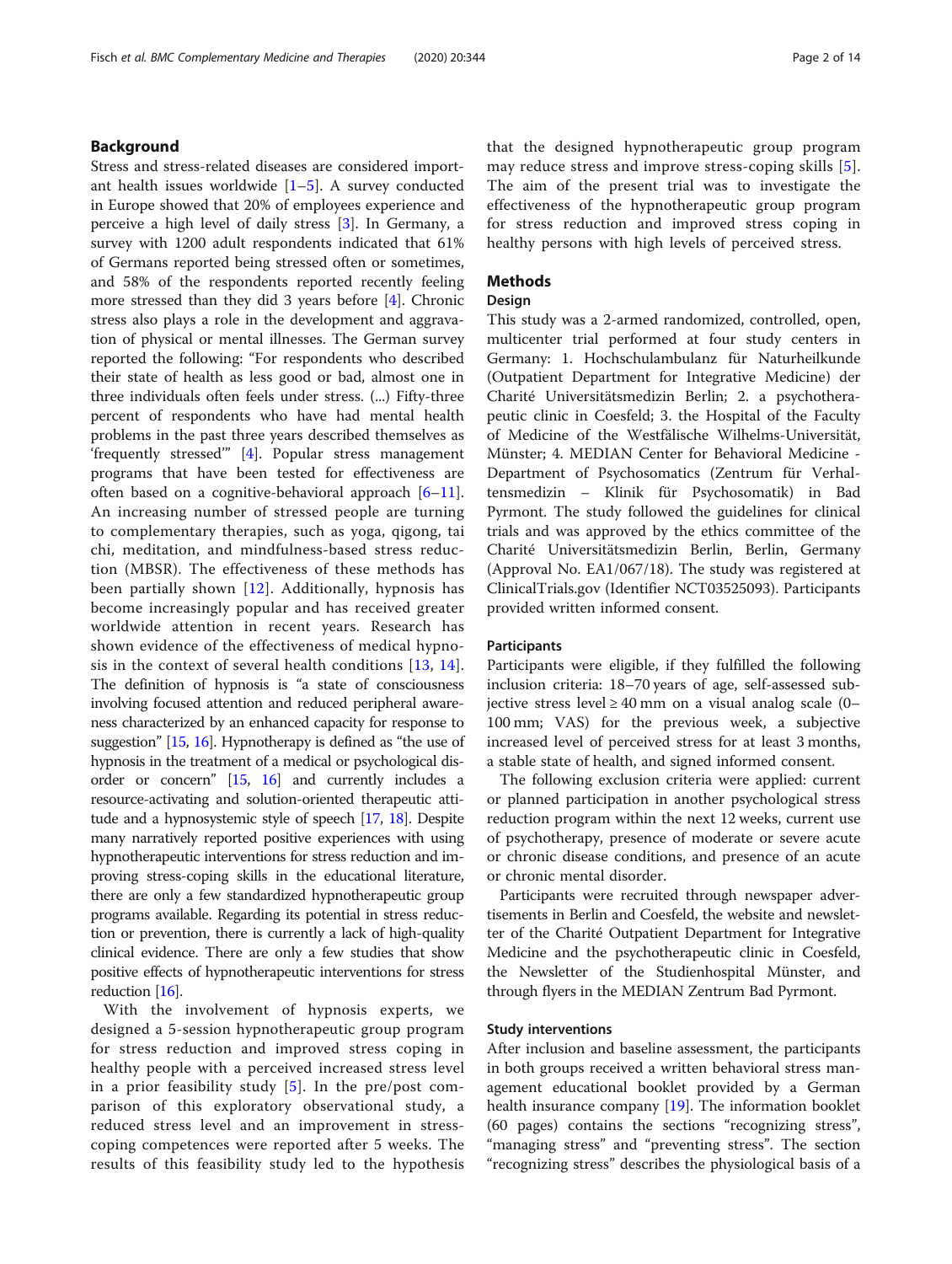natural activation reaction and conveys various levels of a stress response (cognitive, emotional, vegetative, muscular). In addition, the reader is sensitized to the detection of individual stressors. The section "managing stress" introduces and briefly discusses common stress management strategies such as problem solving, time management, various relaxation techniques, sports, and recognizing and changing unfavorable attitudes. In the third section, "preventing stress," the salutogenesis model is presented and the reader is informed about the structure and promotion of so-called resilience factors (in particular, the maintenance of social contacts). Finally, some short-term stress management strategies are explained, and a suggestion for a training protocol is given [\[5](#page-12-0), [19](#page-12-0)].

The hypnotherapeutic group program was designed and tested in a prior feasibility study [\[5](#page-12-0)], and the concepts of the hypnotic trances contained ideas according to different authors [\[20](#page-12-0)–[27\]](#page-12-0). It consisted of five standardized sessions covering health education, hypnotic inductions, and therapeutic talk (Table [1\)](#page-3-0). The hypnotherapeutic group program was conducted by certified hypnotherapists (2 psychotherapists and 1 family physician) with groups between 8 and 12 participants in size in five weekly sessions of 120 min each. The hypnotherapeutic group program followed a manual with standardized hypnosis instructions that was developed and optimized in the prior feasibility study. In addition, prerecorded audio recordings (either a CD or downloadable MP3 files) of the hypnosis exercises were handed out to participants at the end of each session for self-practice at home. Participants were free to choose how and when to listen to the audio recordings (headphones, speakers, computers, CD players or other devices).

The intervention was intended to induce relaxation; to identify, activate and experience resources for coping with stressful situations; to develop and train stress-coping skills; and to apply mental training and anchoring [[5](#page-12-0)].

The participants in the control group were offered free participation in the hypnotherapeutic group program after the study.

## Randomization

Patients were enrolled by the study physicians and study psychologists. After signing informed consent, inclusion in the trial, and baseline assessment, the participants were randomized to the intervention or control group in a 1:1 ratio via a central telephone randomization line by an otherwise independent study nurse. The randomization was stratified by center and in blocks of 20 participants (to take into account the group size of 10 people). The random allocation sequence was generated by using SAS 9.4 software (SAS Institute Inc. Cary, NC, USA).

#### Outcome parameters

We used questionnaires with self reported outcome measures, which were filled out by patients at home and sent to the study office by post. The primary outcome parameter was the perceived stress level in the previous week on a visual analog scale (VAS; 0–100 mm: 0 no stress, 100 maximum stress) after 5 weeks [\[28,](#page-12-0) [29](#page-12-0)]. Construct validity can be assumed because of correlations between VAS and the subscales and total score of the Hospital Anxiety and Depression Scale HADS [[30](#page-12-0)] of 0.66, 0.45 and 0.65, respectively [[28,](#page-12-0) [29\]](#page-12-0).

Secondary outcome parameters were VAS stress level after 12 weeks; Cohen's Perceived Stress Scale (CPSS [\[31](#page-12-0), [32](#page-12-0)];), a 10 items questionnaire that assess the degree to which people perceive their lives as stressful; score 0–40 with higher scores indicate a higher perceived stress level; depression assessed with the "Allgemeine Depressionsskala Kurzform "(ADS-K; score 0–45 with higher scores indicate higher level of depression) [[33\]](#page-12-0); Schwarzer Self-Efficacy questionnaire (score 10–40, with higher scores indicate a better status of self-efficacy) [[34\]](#page-12-0); and generic health related quality of life measured with the SF-36 questionnaire (score 0–100 with higher scores indicate better status of quality of life) [\[35](#page-12-0), [36](#page-12-0)].

Furthermore, we asked participants about their most important individual goal they wanted to achieve with the hypnotherapeutic group program at baseline. We used Likert scales to assess the participants' personal goal attainment and satisfaction with the intervention after 5 and 12 weeks. During the 12-week study period, the participants recorded the frequency of self-hypnosis exercises each week. After 5 weeks and after 12 weeks, participants were asked about the occurance of any critical life event during the last 5 and 7 weeks, respectively. Adverse events were recorded throughout the study observational period in the intervention and the control group.

## **Statistics**

Based on the previous feasibility study, we considered the difference in the primary endpoint (last week's perceived stress intensity on a VAS) of 20 mm between intervention and control as a clinically relevant difference. With these assumptions, for a two-sided t-test with a significance level of 5%, a power of 90%, and an assumed standard deviation of 25 mm, a total of 34 participants per treatment group were necessary (68 in total). To compensate for an expected drop-out rate of approximately 15%, we planned to randomize 40 participants per group (80 in total).

Data analyses were carried out with the SAS for Windows 9.4 (SAS Institute, Cary, NC, USA). Statistical methods were defined in a detailed statistical analysis plan (SAP) before the data analysis. The analysis of the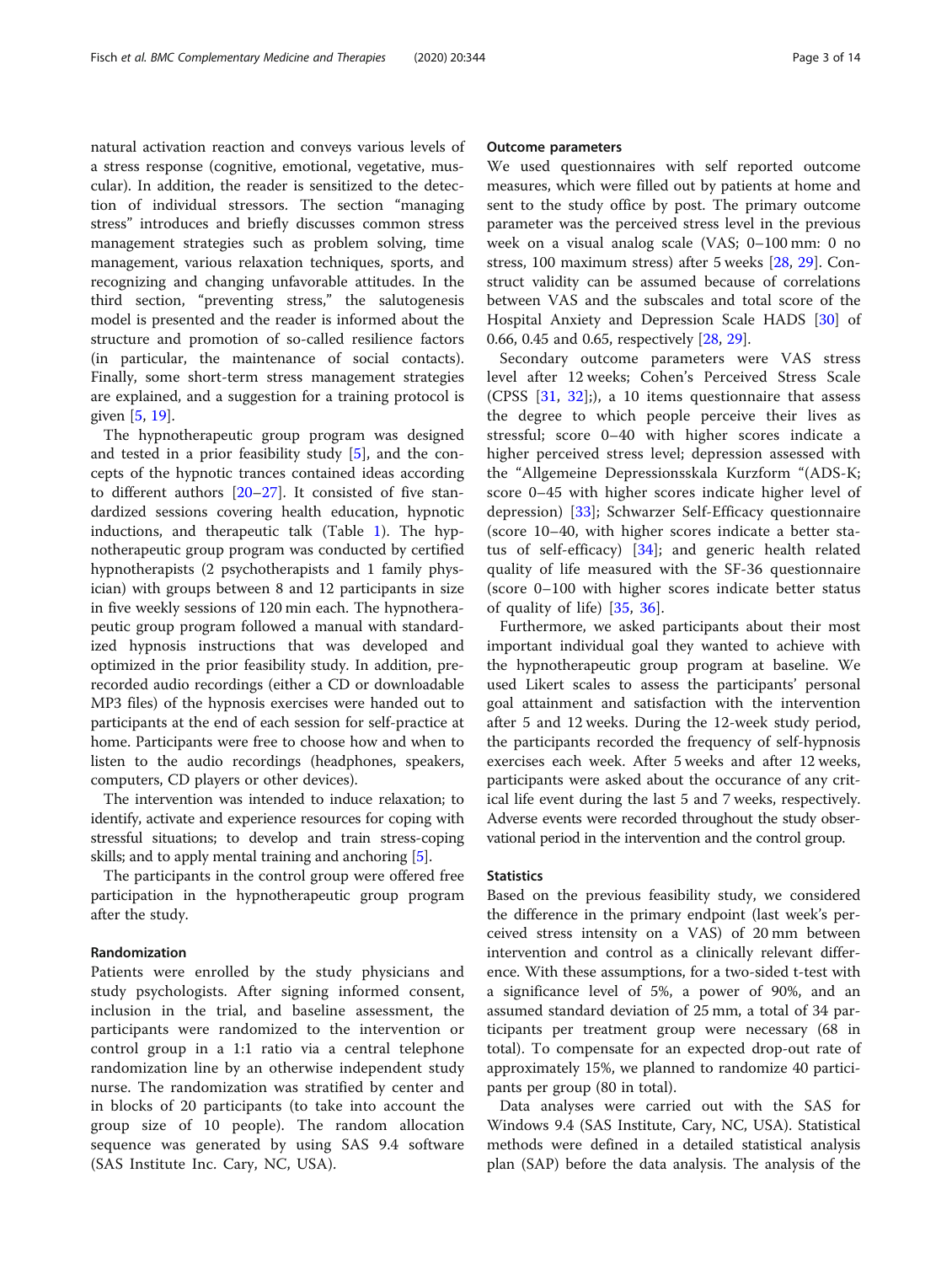## <span id="page-3-0"></span>**Table 1** Themes and procedure of the individual sessions of the hypnotherapeutic group program

| <b>Themes</b>                                                                                                                                                                                                                                             | Procedure                                                                                                                                                                                                                                                                                                                                                                                                                                                                                                                                                                                                                                                            | Duration<br>(minutes) |  |
|-----------------------------------------------------------------------------------------------------------------------------------------------------------------------------------------------------------------------------------------------------------|----------------------------------------------------------------------------------------------------------------------------------------------------------------------------------------------------------------------------------------------------------------------------------------------------------------------------------------------------------------------------------------------------------------------------------------------------------------------------------------------------------------------------------------------------------------------------------------------------------------------------------------------------------------------|-----------------------|--|
| 1. Session                                                                                                                                                                                                                                                |                                                                                                                                                                                                                                                                                                                                                                                                                                                                                                                                                                                                                                                                      |                       |  |
| Introduction to stress coping and                                                                                                                                                                                                                         | · Getting acquainted, promotion of group cohesion and rapport                                                                                                                                                                                                                                                                                                                                                                                                                                                                                                                                                                                                        | 10                    |  |
|                                                                                                                                                                                                                                                           | • Psychoeducation on stress and stress management                                                                                                                                                                                                                                                                                                                                                                                                                                                                                                                                                                                                                    | 35                    |  |
| <b>Table 1</b> Thernes and procedure of the individual sessions of the hypnotherapeutic group program<br>experience of relaxation<br>2. Session<br>Resource activation<br>3. Session<br>Resource key<br>(Linking stressful situation<br>Resource transfer | • Suggestibility test and convincer ("experiment with hypnosis")<br>a. Ideomotoric trance induction "magnetic hands" [20]<br>b. Reorientation                                                                                                                                                                                                                                                                                                                                                                                                                                                                                                                        | 15                    |  |
|                                                                                                                                                                                                                                                           | • Hypnosis: physical relaxation and mental reassurance<br>a. Trance induction and deepening: mindful perception of body and posture, focus<br>the attention on breathing [21]<br>b. Distancing technique: balloon, in which one can let fly away one's disturbing<br>thoughts or themes<br>c. Relaxation suggestions<br>d. Mental reassurance: metaphor "mind as a pond" according to Stanton [22]<br>e. Psychoeducation for the stress and relaxation reaction in a trance to promote the<br>natural autonomic self-regulation<br>f. Post-hypnotic suggestion to motivate participants to individual practice and<br>homework<br>g. Reorientation                   | 30                    |  |
|                                                                                                                                                                                                                                                           | · Initiate self-employment of hypnosis recordings and farewell                                                                                                                                                                                                                                                                                                                                                                                                                                                                                                                                                                                                       | 30                    |  |
|                                                                                                                                                                                                                                                           |                                                                                                                                                                                                                                                                                                                                                                                                                                                                                                                                                                                                                                                                      |                       |  |
|                                                                                                                                                                                                                                                           | • Exploration of the experiences with practicing independently at home                                                                                                                                                                                                                                                                                                                                                                                                                                                                                                                                                                                               | 30                    |  |
|                                                                                                                                                                                                                                                           | . Imparting the principle of the "resource key for stress management"                                                                                                                                                                                                                                                                                                                                                                                                                                                                                                                                                                                                | 10                    |  |
|                                                                                                                                                                                                                                                           | • Find necessary resources for the specific stressful situations of the participants                                                                                                                                                                                                                                                                                                                                                                                                                                                                                                                                                                                 | 25<br>45              |  |
|                                                                                                                                                                                                                                                           | • Hypnosis: dissociation from the stress situation and activation of a resource experience<br>a. Trance induction and deepening: visual fixation, body scan [23, 24]<br>b. Distancing technique: counting stairs to the resourceful place, box/suitcase to put<br>off upsetting things or thoughts<br>c. Resource identification and activation at the "resourceful place"<br>d. Anchoring of the resource experience with a finger touch [23]<br>e. Suggestion of helpful attitudes to stress management and achievement orientation<br>according to Stanton [25]<br>f. Post-hypnotic suggestion for repeated resource experience<br>g. Reorientation               |                       |  |
|                                                                                                                                                                                                                                                           | • Completing the session and farewell                                                                                                                                                                                                                                                                                                                                                                                                                                                                                                                                                                                                                                | 10                    |  |
|                                                                                                                                                                                                                                                           |                                                                                                                                                                                                                                                                                                                                                                                                                                                                                                                                                                                                                                                                      |                       |  |
|                                                                                                                                                                                                                                                           | • Exploration of the experiences with practicing independently at home                                                                                                                                                                                                                                                                                                                                                                                                                                                                                                                                                                                               | 30                    |  |
| and resource experience)                                                                                                                                                                                                                                  | • Hypnosis: Repetition of the resource activation from the second session                                                                                                                                                                                                                                                                                                                                                                                                                                                                                                                                                                                            | 40<br>15              |  |
|                                                                                                                                                                                                                                                           | • Hypnosis: Practicing the rapid occurrence of resource experience<br>• Hypnosis: Practicing the reflexive triggering of the resource experience through a<br>stress stimulus ("resource key") according to Bongartz' "problem as anchor" [26]                                                                                                                                                                                                                                                                                                                                                                                                                       |                       |  |
|                                                                                                                                                                                                                                                           | • Completing the session and farewell                                                                                                                                                                                                                                                                                                                                                                                                                                                                                                                                                                                                                                | 10                    |  |
| 4. Session                                                                                                                                                                                                                                                |                                                                                                                                                                                                                                                                                                                                                                                                                                                                                                                                                                                                                                                                      |                       |  |
|                                                                                                                                                                                                                                                           | • Gathering and reinforcing the changing stress coping experiences of the participants                                                                                                                                                                                                                                                                                                                                                                                                                                                                                                                                                                               | 40                    |  |
| (Experience of successful<br>stress coping)                                                                                                                                                                                                               | • Hypnosis: Mentally anticipating and practicing a successful resource experience in a typical<br>stress situation and coping with the stress situation ("resource transfer")<br>a. Trance induction and deepening, distancing technique: visual fixation; body scan; thoughts as<br>clouds in the sky; noises, such as a radio in the background [23, 24]; stairs to the resourceful place<br>b. Resource activation "resourceful place"<br>c. Transfer of the resource experience into the critical situation: experience of successfully coping<br>with the stress situation<br>d. Post-hypnotic suggestion for successful coping with stress<br>e. Reorientation |                       |  |
|                                                                                                                                                                                                                                                           | • Completing the session and farewell                                                                                                                                                                                                                                                                                                                                                                                                                                                                                                                                                                                                                                | 30                    |  |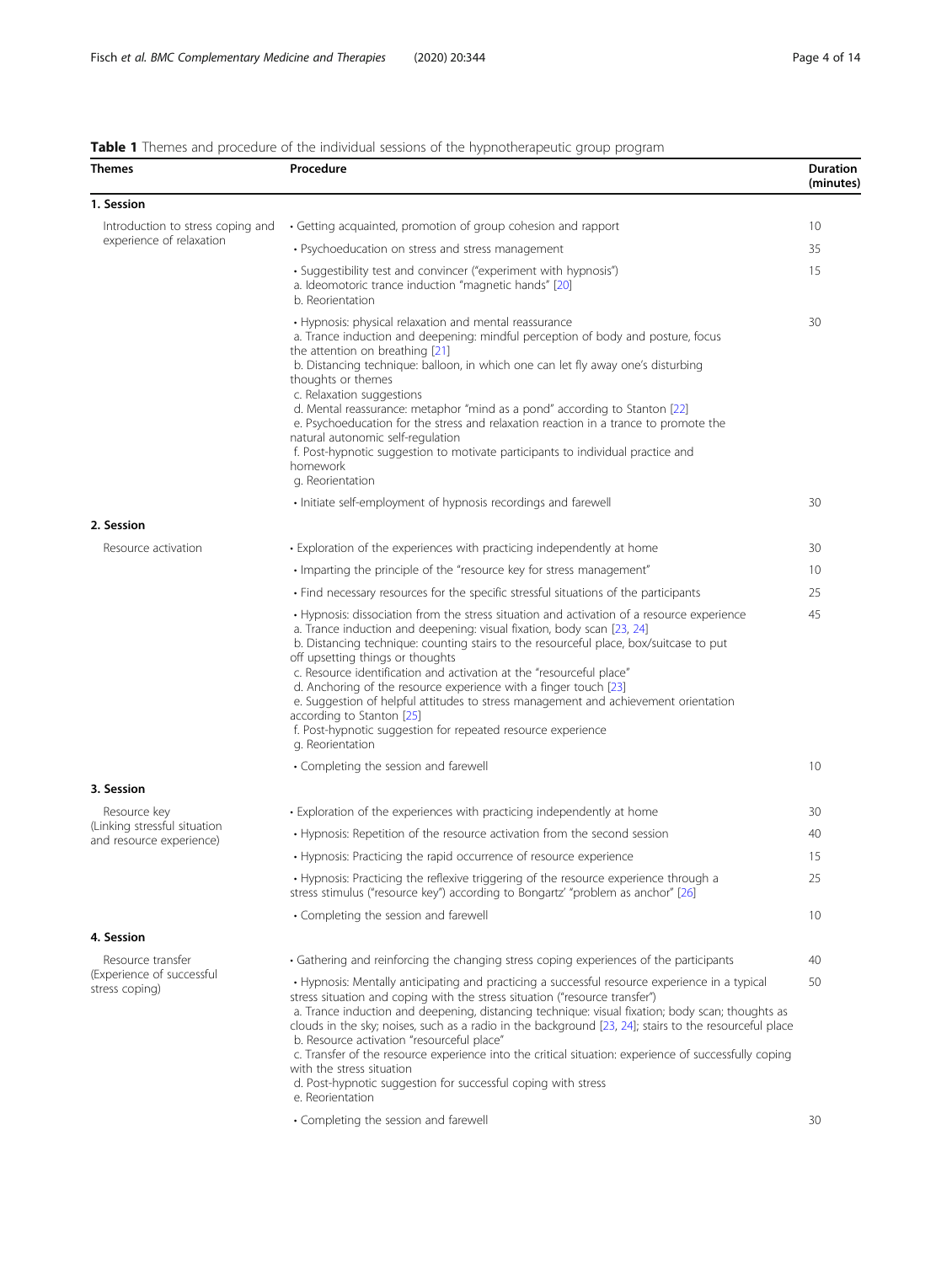| Table 1 Themes and procedure of the individual sessions of the hypnotherapeutic group program (Continued) |  |
|-----------------------------------------------------------------------------------------------------------|--|
|                                                                                                           |  |
|                                                                                                           |  |

| <b>Themes</b>                                                    | Procedure                                                                                                                                                                                                                                                                                                                                                                                                                                                                                                                                                                                                        | <b>Duration</b><br>(minutes) |
|------------------------------------------------------------------|------------------------------------------------------------------------------------------------------------------------------------------------------------------------------------------------------------------------------------------------------------------------------------------------------------------------------------------------------------------------------------------------------------------------------------------------------------------------------------------------------------------------------------------------------------------------------------------------------------------|------------------------------|
| 5. Session                                                       |                                                                                                                                                                                                                                                                                                                                                                                                                                                                                                                                                                                                                  |                              |
| Future progression<br>(Further improvement<br>and stabilization) | • Appreciation of the changes in stress coping competences achieved so far and<br>integration into self-image                                                                                                                                                                                                                                                                                                                                                                                                                                                                                                    | 45                           |
|                                                                  | • Hypnosis: Facilitate further improvement and stabilization<br>a. Trance induction with a marble [27] and deepening<br>b. Partial age regression: Remembering the most important themes and experiences<br>during the participation of the group program<br>c. Age progression into a time in the future when the goal of improved coping with<br>stress is reached: integration of competencies and characteristics in one's self-image, increased<br>self-efficacy<br>d. Anchoring of this experience with a marble [27]<br>e. Post-hypnotic suggestion for successful coping with stress<br>f. Reorientation | 35                           |
|                                                                  | • Answer open questions and concerns                                                                                                                                                                                                                                                                                                                                                                                                                                                                                                                                                                             | 20                           |
|                                                                  | • Completion and farewell                                                                                                                                                                                                                                                                                                                                                                                                                                                                                                                                                                                        | 20                           |

primary endpoint was performed by analysis of covariance (5% significance level), two-sided using the full analysis set (FAS) based on the intention-to-treat (ITT) principle without imputation of missing values; the analysis model included treatment (fixed effect), VAS baseline value (fixed covariate), and center (random effect). All further analyses were evaluated with similar models and were considered exploratory. A sensitivity analysis

of the primary endpoint was performed with multiple imputations for missing primary outcome data.

## Results

## Participants

The study was conducted between May and October 2018. Figure 1 shows the flow diagram of the participants. Of the 95 participants randomized, 47 were

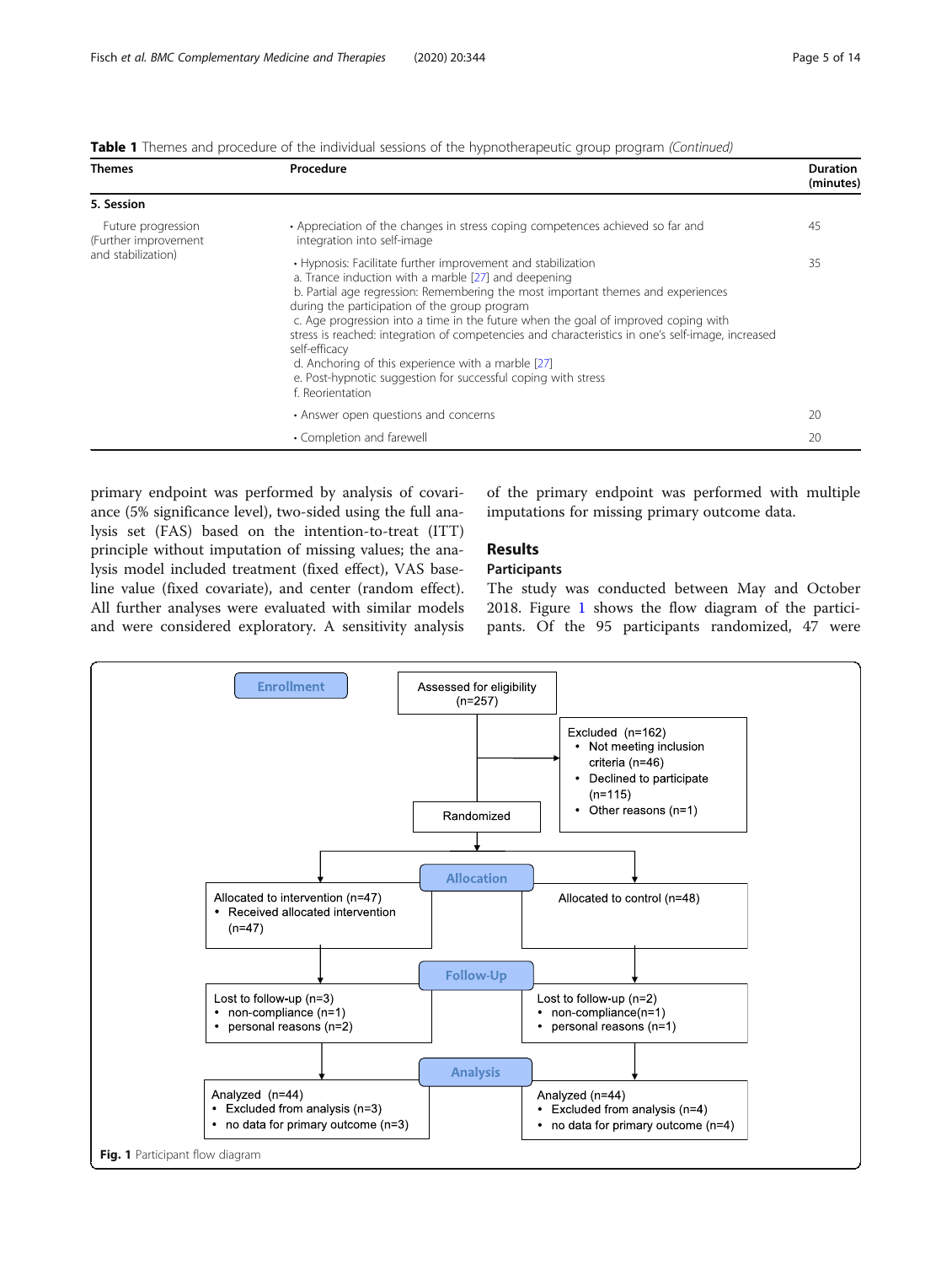allocated to the hypnosis group and 48 to the control group. At the 12-week follow-up, 5 participants had dropped out of the trial (3 from the hypnosis group and 2 from the control group).

Table [2](#page-6-0) shows the sociodemographic characteristics and Table [3](#page-7-0) shows the baseline data of the outcome parameters for the participants.

Most health-related parameters showed comparable values at baseline in both groups (Table [3](#page-7-0)).

#### Primary outcome parameter

For the VAS stress intensity after 5 weeks (primary outcome parameter), there was a mean difference between the intervention and control group of − 21.2 mm [95% CI:  $-30.1$ ;  $-12.2$ ] ( $P < 0.001$ ), with adjusted VAS means of 41.8 mm [35.2; 48.4] in the hypnosis group and 62.9 mm [56.2; 69.7] in the control group (Table [4](#page-8-0), Fig. [2\)](#page-8-0).

The additional sensitivity analysis of the primary outcome with multiple imputations for missing values showed adjusted means of 42.7 mm [36.0; 49.4] for the hypnosis group compared to 61.0 mm [54.3; 67.7] for the control group, and the mean difference was − 18.3 mm  $[-27.3; -9.3]$   $(P < 0.001)$ .

## Secondary outcome parameters

After 12 weeks, the stress intensity on the VAS showed a between-group difference of  $-14.7$  mm  $[-25.1; -4.4]$ (hypnosis group: 41.1 [33.5; 48.8]; control group: 55.9 [48.2; 63.[5](#page-9-0)];  $P = 0.006$ ) (Table 5, Fig. [2](#page-8-0)). The hypnosis group also showed better values after 5 and 12 weeks for perceived stress (CPSS), depression (ADS-K), selfefficacy (SWE) and quality of life (SF-36 Mental Component Summary), but not on the SF-36 Physical Component Summary. The SF 36 subscores showed betweengroup differences for "Role limitations due to emotional problems", "Emotional well-being", "Vitality", "Social functioning" and "General health perception" (Tables [4](#page-8-0) and [5,](#page-9-0) Fig. [3](#page-9-0)). The evaluation of the frequencies of the participants who had increased levels of depression on the ADS-K (cut-off  $>17$  as a screening for depression, [[33\]](#page-12-0)) showed at baseline an increased ADS-K score in 93.6% of the hypnosis group patients and in 89.6% of the control group participants. After 5 weeks only 59.1% of the hypnosis patients had an ADS-K score > 17 compared to 86.4% of the control group patients (after 12 weeks 63.6% of the hypnosis group and 84.1% of the control group, respectively).

The participants in the hypnosis group stated high satisfaction with the program: after 5 weeks, 27.9% were satisfied, and 67.4% were very satisfied; after 12 weeks, 36.4% were satisfied, and 52.3% were very satisfied. The participants who completed the hypnotherapeutic group program participated in at least 4 sessions. Most of the participants practiced self-hypnosis with audiorecords 2–3 times per week during the 5-week intervention period. After completion of the group sessions, most participants continued their self-hypnosis practice up to the end of the trial at 12 weeks (36.4%, once a week; 52.3%, 2–3 times a week; and 11.4%, 4–5 times a week). After 5 weeks, 16 participants of the total sample (18.18%) reported the occurrence of a critical life event during the last 5 weeks (such as change of job, relocation, illness of a relative, loss of a person), after 12 weeks, 35 participants (38.89%) had a critical life event during the last 7 weeks. No adverse events were reported in this trial, that were associated with the intervention.

After 5 weeks, 95.5% of the hypnosis group stated that their main therapeutic goal was partially or completely achieved (97.7% after 12 weeks) compared to 27.9% in the control group (37% after 12 weeks) (Fig. [4\)](#page-10-0).

## **Discussion**

In this multicenter RCT, we observed statistically significant between-group differences in perceived stress intensity on a visual analog scale after 5 weeks and 12 weeks for participants in the hypnotherapeutic group program compared to individuals in the control group, who received only an educational booklet on stress management. In addition, we observed group differences favoring hypnosis in the secondary outcomes, such as perceived stress (CPSS), depression (ADS-K), selfefficacy (SWE), and quality of life (SF-36 Mental Component Summary), after 5 and 12 weeks. The results of the Likert scales for individual goal attainment and satisfaction with the hypnotherapeutic group program after 5 and 12 weeks fit well with the results. They showed that most participants were able to achieve their individual goals and were satisfied with the program. The participants showed good compliance and adherence (attendance and participation in the group sessions and individual practice of self-hypnosis with audio records during the 5 weeks of hypnotherapeutic group program duration and up to the end of the trial at 12 weeks).

While other studies on stress reduction with hypnosis have used interventions with more homogeneous groups (e.g., students, secretaries, high school teachers, or special groups of patients) [[22](#page-12-0), [25,](#page-12-0) [37](#page-12-0)–[46\]](#page-12-0) our hypnotherapeutic group program was designed for a wide range of healthy persons with high levels of perceived stress. The intervention was carefully developed by the study team on the basis of a systematic literature review [[16](#page-12-0)] and the involvement of hypnosis experts with extensive experience as hypnotherapists and a broad knowledge of the professional literature on the topic. The hypnotherapeutic group program was conducted by qualified hypnotherapists (physicians or psychological psychotherapists). In comparison with other established stress management trainings using behavioral therapy with 8 to 12 group sessions of 2 h or 30 to 40 h in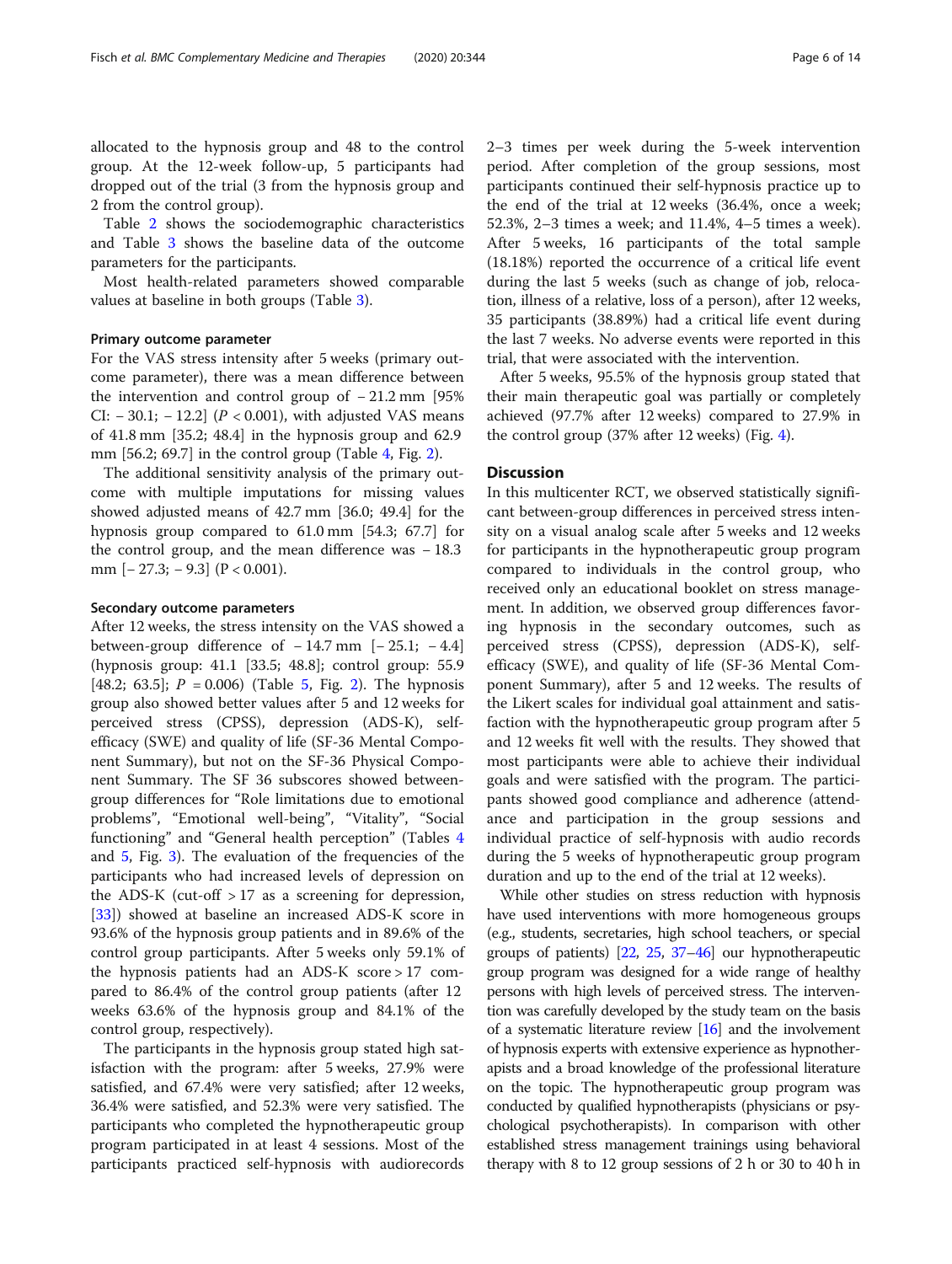<span id="page-6-0"></span>Table 2 Baseline demographic characteristics (values are means ± standard deviations (SD) or absolute numbers (N) and percentages

| <u>erceritages</u>                                  | N  | <b>Hypnosis</b><br>$N = 47$ | Control<br>$N = 48$         | All participants<br>$N = 95$ |
|-----------------------------------------------------|----|-----------------------------|-----------------------------|------------------------------|
|                                                     |    | Mean $\pm$ SD / N (%)       | Mean $\pm$ SD / N (%)       | Mean $\pm$ SD / N (%)        |
| Age [years]                                         | 95 | $45.0 \pm 13.4$             | $46.9 \pm 14.3$             | $46.0 \pm 13.8$              |
| Sex [female]                                        | 95 | 40 (85.1)                   | 41 (85.4)                   | 81 (85.3)                    |
| Education                                           |    |                             |                             |                              |
| Abitur (German university entrance qualification)   | 95 | 36 (76.6)                   | 37(77.1)                    | 73 (76.8)                    |
| Vocational education [university]                   | 95 | 14 (29.8)                   | 15(31.3)                    | 29 (30.5)                    |
| Employment                                          |    |                             |                             |                              |
| Employed [yes]                                      | 95 | 41 (87.2)                   | 39 (81.3)                   | 80 (84.2)                    |
| Full-time employee                                  | 80 | 20 (48.8)                   | 14 (35.9)                   | 34 (42.5)                    |
| Part-time employee                                  |    | 21(51.2)                    | 25(64.1)                    | 46 (57.5)                    |
| Part-time because of stress [yes]                   | 44 | 4(20.0)                     | 7(29.2)                     | 11(25.0)                     |
| Incapacity for work last 4 weeks [no]               | 79 | 35 (87.5)                   | 31 (79.5)                   | 66 (83.5)                    |
| Size of household (more than single)                | 95 | 36 (76.6)                   | 38 (79.2)                   | 74 (77.9)                    |
| Health parameter                                    |    |                             |                             |                              |
| BMI                                                 | 95 | $23.3 \pm 3.9$              | $24.4 \pm 4.2$              | $23.8 \pm 4.1$               |
| Smoking [yes]                                       | 95 | 7(14.7)                     | 9(18.8)                     | 16 (16.8)                    |
| Alcohol [yes]                                       | 95 | 37 (78.7)                   | 39 (81.3)                   | 76 (80.0)                    |
| Sports [yes]                                        | 95 | 44 (93.6)                   | 46 (95.8)                   | 90 (94.7)                    |
| Sport frequency [1-2 times weekly]                  | 90 | 23 (52.3)                   | 21(45.7)                    | 44 (48.9)                    |
| Stressful lifetime event in the last 6 months [yes] | 95 | 21 (44.7)                   | 19 (39.6)                   | 40 (42.1)                    |
| Number of stress symptoms                           | 95 | $8.7 \pm 7.1$<br>Range 3-39 | $8.4 \pm 5.6$<br>Range 3-25 | $8.6 \pm 6.4$<br>Range 3-39  |
| Stress factors<br>(multiple choices possible)       |    |                             |                             |                              |
| Professional requirements                           |    |                             |                             |                              |
| Job/University                                      | 95 | 33 (70.2)                   | 28 (58.3)                   | 61(64.2)                     |
| Exam preparation                                    | 95 | 10(21.3)                    | 8(16.7)                     | 18 (19.0)                    |
| High demands on oneself                             | 95 | 35 (74.5)                   | 33 (68.8)                   | 68 (71.6)                    |
| Conflicts with colleagues / superiors               | 95 | 6(12.8)                     | 9(18.8)                     | 15 (15.8)                    |
| Time pressure, high density of appointments         | 95 | 32 (68.1)                   | 16 (33.3)                   | 48 (50.5)                    |
| Private requirements                                |    |                             |                             |                              |
| Private conflicts                                   | 95 | 18 (38.3)                   | 17 (35.4)                   | 35 (36.8)                    |
| Parenting                                           | 95 | 9(19.2)                     | 6(12.5)                     | 15 (15.8)                    |
| Disease (close people)                              | 95 | 13(27.7)                    | 10(20.8)                    | 23 (24.2)                    |
| Care of a relative                                  | 95 | 5(10.6)                     | 3(6.3)                      | 8(8.4)                       |
| Household                                           | 95 | 9(19.2)                     | 4(8.3)                      | 13(13.7)                     |
| Money worries                                       | 95 | 5(10.6)                     | 7(14.6)                     | 12(12.6)                     |
| Preparation special events                          | 95 | 5(10.6)                     | 4(8.3)                      | 9(9.5)                       |
| Adversities of everyday life/daily hassles          |    |                             |                             |                              |
| Organization of everyday life                       | 95 | 13(27.7)                    | 11 (22.9)                   | 24 (25.3)                    |
| Public transport                                    | 95 | 7(14.9)                     | 8(16.7)                     | 15(15.8)                     |
| Doctor visits                                       | 95 | 6(12.8)                     | 4(8.3)                      | 10(10.5)                     |
| Waiting                                             | 95 | 1(2.1)                      | 6(12.5)                     | 7(7.4)                       |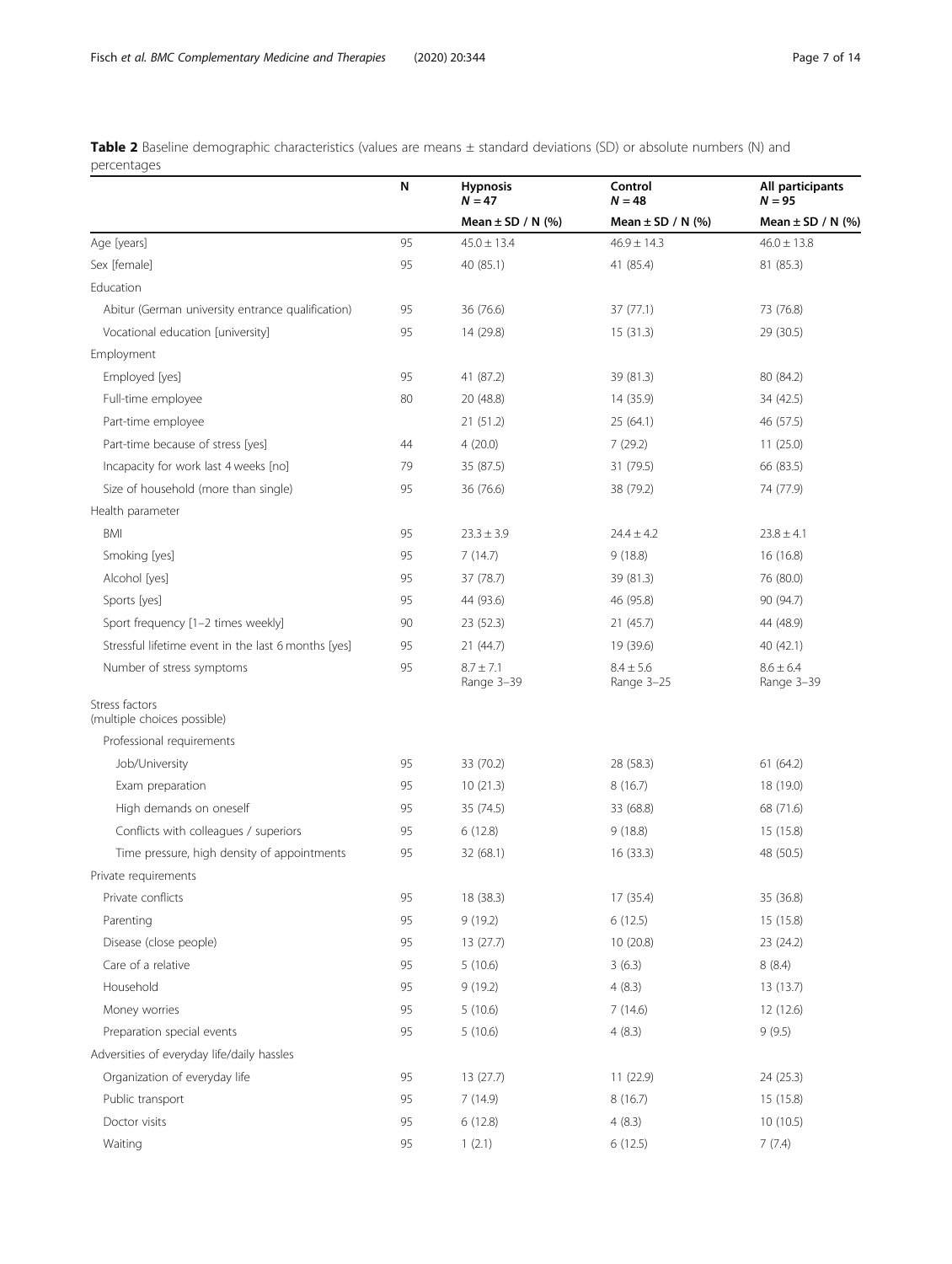|                                | N  | <b>Hypnosis</b><br>$N = 47$ | Control<br>$N = 48$   | All participants<br>$N = 95$ |  |
|--------------------------------|----|-----------------------------|-----------------------|------------------------------|--|
|                                |    | Mean $\pm$ SD / N (%)       | Mean $\pm$ SD / N (%) | Mean $\pm$ SD / N (%)        |  |
| Become disturbed / interrupted | 95 | 16 (34.0)                   | 7(14.6)               | 23(24.2)                     |  |
| Other                          | 95 | 10(21.3)                    | 17 (35.4)             | 27(28.4)                     |  |

<span id="page-7-0"></span>Table 2 Baseline demographic characteristics (values are means ± standard deviations (SD) or absolute numbers (N) and percentages (Continued)

N numbers, SD standard deviation, BMI body mass index (kg/m<sup>2</sup>)

different course modules [\[7](#page-12-0)–[9](#page-12-0)], our program is less time intensive. This might be of interest for healthy people, who already feel stressed and are looking for support to improve their stress management skills with manageable time requirements.

A limitation of this study is the impossibility of blinding the interventions, which could have introduced bias. The control group design, although providing a behavioral educational booklet for the control group, provided no control in regard to time, interpersonal contact, and expectancy. So it is impossible to assess which components of the intervention had a specific effect in reducing stress. Possible effect mechanisms of the intervention could have been the amount of time spent with the topic of stress reduction, the experience of group hypnosis, therapeutic expectations and suggestions, participating in a group with its group discussions and mutual support, received attention through

the physician/psychotherapist, the hypnotherapeutic communication, and the individual self-hypnosis training at home. The low number of males participating in the hypnosis training and 85% female participation is particularly striking but consistent with the sex frequency distribution in our pilot study (86%, [[5\]](#page-12-0)) and with the experience in other studies with complementary medical interventions [[16,](#page-12-0) [47\]](#page-12-0). It can be assumed that women may be more interested in hypnosis and more willing to participate than men. The education level, with 76.8% of participants completing German Abitur (high school), is also high. It is thus unclear whether the intervention would also be effective for a male population and for participants with a lower educational level.

Another weakness of the study is, that we did not assess the hypnotizability of participants in the hypnosis group by means of a suggestibility scale at baseline to

|                                            | N  | <b>Hypnosis</b><br>$N = 47$ | Control<br>$N = 48$ | All participants<br>$N = 95$ |
|--------------------------------------------|----|-----------------------------|---------------------|------------------------------|
|                                            |    | Mean $\pm$ SD               | Mean $\pm$ SD       | Mean $\pm$ SD                |
| VAS stress level [mm] <sup>a</sup>         | 95 | $73.8 \pm 10.1$             | $69.0 \pm 11.3$     | $71.4 \pm 10.9$              |
| Perceived stress (CPSS score) <sup>a</sup> | 95 | $22.5 \pm 5.1$              | $22.5 \pm 5.9$      | $22.5 \pm 5.5$               |
| Depression (ADS-K score) <sup>a</sup>      | 95 | $26.9 \pm 7.3$              | $27.9 \pm 6.9$      | $27.4 \pm 7.1$               |
| Self-Efficacy (SWE score) <sup>b</sup>     | 95 | $26.3 \pm 5.3$              | $25.2 \pm 4.9$      | $25.7 \pm 5.1$               |
| $SF-36b$                                   |    |                             |                     |                              |
| Physical Component Summary <sup>b</sup>    | 95 | $52.4 \pm 10.0$             | $50.7 \pm 8.8$      | $51.6 \pm 9.4$               |
| Mental Component Summary b                 | 95 | $38.0 \pm 9.7$              | $38.4 \pm 10.5$     | $38.2 \pm 10.1$              |
| SF-36 <sup>b</sup> Subscores               |    |                             |                     |                              |
| Physical functioning                       | 95 | $90.7 \pm 14.7$             | $91.3 \pm 10.6$     | $91.0 \pm 12.7$              |
| Role limitations due to physical health    | 95 | $72.3 \pm 31.8$             | $71.4 \pm 36.8$     | $71.8 \pm 34.3$              |
| Role limitations due to emotional problems | 95 | $56.0 \pm 36.2$             | $61.8 \pm 37.7$     | $59.0 \pm 36.9$              |
| Vitality                                   | 95 | $43.0 \pm 17.0$             | $43.1 \pm 19.5$     | $43.0 \pm 18.2$              |
| Emotional well-being                       | 95 | $56.9 \pm 14.8$             | $57.5 \pm 15.1$     | $57.2 \pm 14.9$              |
| Social functioning                         | 95 | $70.7 \pm 23.9$             | $63.0 \pm 20.9$     | $66.8 \pm 22.7$              |
| Pain                                       | 95 | $76.3 \pm 28.1$             | $67.9 \pm 27.1$     | $72.1 \pm 27.8$              |
| General health                             | 95 | $61.2 \pm 23.9$             | $59.3 \pm 20.6$     | $60.2 \pm 22.2$              |

VAS visual analog scale, CPSS Cohen's Perceived Stress Scale, ADS-K Allgemeine Depressions-Skala Kurzform (depression), SWE Selbstwirksamkeitserwartung (selfefficacy), SF-36 Short-Form-Survey (quality of life)<br><sup>a</sup> lower values indicate better status, <sup>b</sup> higher values indicate better status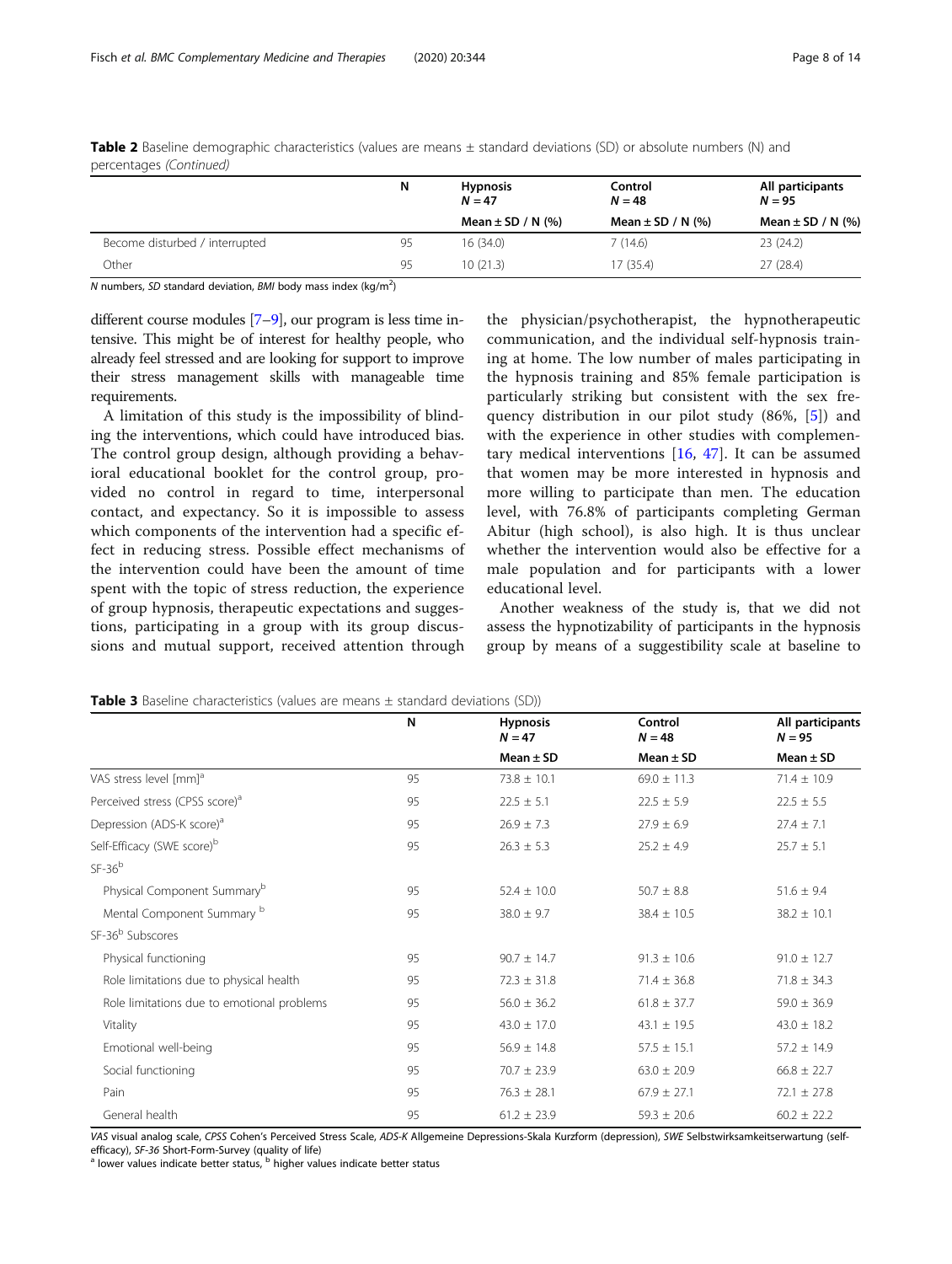<span id="page-8-0"></span>Table 4 Primary and secondary outcomes at week 5 for the hypnosis and control groups, means and mean group differences with 95% confidence interval (CI), adjusted for respective baseline value and center

|                                            |    | <b>Hypnosis</b>           | Control                   | <b>Control vs Hypnosis</b>           |         |
|--------------------------------------------|----|---------------------------|---------------------------|--------------------------------------|---------|
|                                            | N  | Adjusted mean<br>(95% CI) | Adjusted mean<br>(95% CI) | Adjusted mean difference<br>(95% CI) | P value |
| VAS stress intensity [mm] <sup>a</sup>     | 88 | 41.8 (35.2; 48.4)         | 62.9 (56.2; 69.7)         | $-21.2$ ( $-30.1$ ; $-12.2$ )        | < .001  |
| Perceived stress (CPSS score) <sup>a</sup> | 88 | 14.7 (13.1; 16.3)         | 20.3 (18.7; 22.0)         | $-5.7$ $(-7.8; -3.5)$                | < .001  |
| Depression (ADS-K score) <sup>a</sup>      | 88 | 20.3 (18.5; 22.1)         | 25.1 (23.3; 26.9)         | $-4.9$ $(-7.2; -2.5)$                | 0.001   |
| Self-Efficacy (SWE score) <sup>b</sup>     | 88 | 30.00 (28.9; 31.1)        | 26.6 (25.5; 27.7)         | $3.4$ (2.0; 4.9)                     | < 0.001 |
| $SF-36b$                                   |    |                           |                           |                                      |         |
| Physical Component Summary <sup>b</sup>    | 88 | 51.6 (49.6; 53.6)         | 51.8 (49.8; 53.8)         | $-0.3$ $(-2.9; 2.4)$                 | 0.848   |
| Mental Component Summary <sup>b</sup>      | 88 | 48.4 (45.7; 51.1)         | 39.2 (36.5; 41.9)         | $9.2$ (5.6; 12.8)                    | < .001  |
| SF-36 <sup>b</sup> Subscores               |    |                           |                           |                                      |         |
| Physical functioning                       | 88 | 90.8 (87.9; 93.8)         | 91.1 (88.1; 94.1)         | $-0.3$ $(-4.2; 3.7)$                 | 0.897   |
| Role limitations due to physical health    | 88 | 83.0 (73.8; 92.2)         | 72.8 (63.6; 82.1)         | $10.2$ (-2.0; 22.4)                  | 0.101   |
| Role limitations due to emotional problems | 88 | 80.1 (70.1; 90.0)         | 58.9 (48.8; 69.0)         | 21.2 (7.9; 34.6)                     | 0.002   |
| Vitality                                   | 88 | 60.1 (54.5; 65.6)         | 42.1 (36.4; 47.7)         | 18.0 (10.6; 25.4)                    | < 0.001 |
| Emotional well-being                       | 88 | 73.7 (69.4; 78.1)         | 59.7 (55.3; 64.1)         | 14.0 (8.3; 19.8)                     | < 0.001 |
| Social functioning                         | 88 | 82.7 (76.8; 88.7)         | 72.62 (66.7; 78.5)        | $10.1$ $(2.2; 18.1)$                 | 0.013   |
| Pain                                       | 88 | 79.7 (73.3; 86.00)        | 74.2 (68.0; 80.3)         | $5.5$ (-2.9; 13.9)                   | 0.200   |
| General health perception                  | 88 | 68.7 (64.1; 73.4)         | 61.2 (56.5; 65.8)         | 7.6(1.4; 13.7)                       | 0.017   |

CI confidence interval, VAS visual analog scale, CPSS Cohen's Perceived Stress Scale, ADS-K Allgemeine Depressions-Skala Kurzform (depression), SWE

Selbstwirksamkeitserwartung (self-efficacy), SF-36 Short-Form-Survey (quality of life) a lower values indicate better status,  $^{\rm b}$  higher values indicate better status



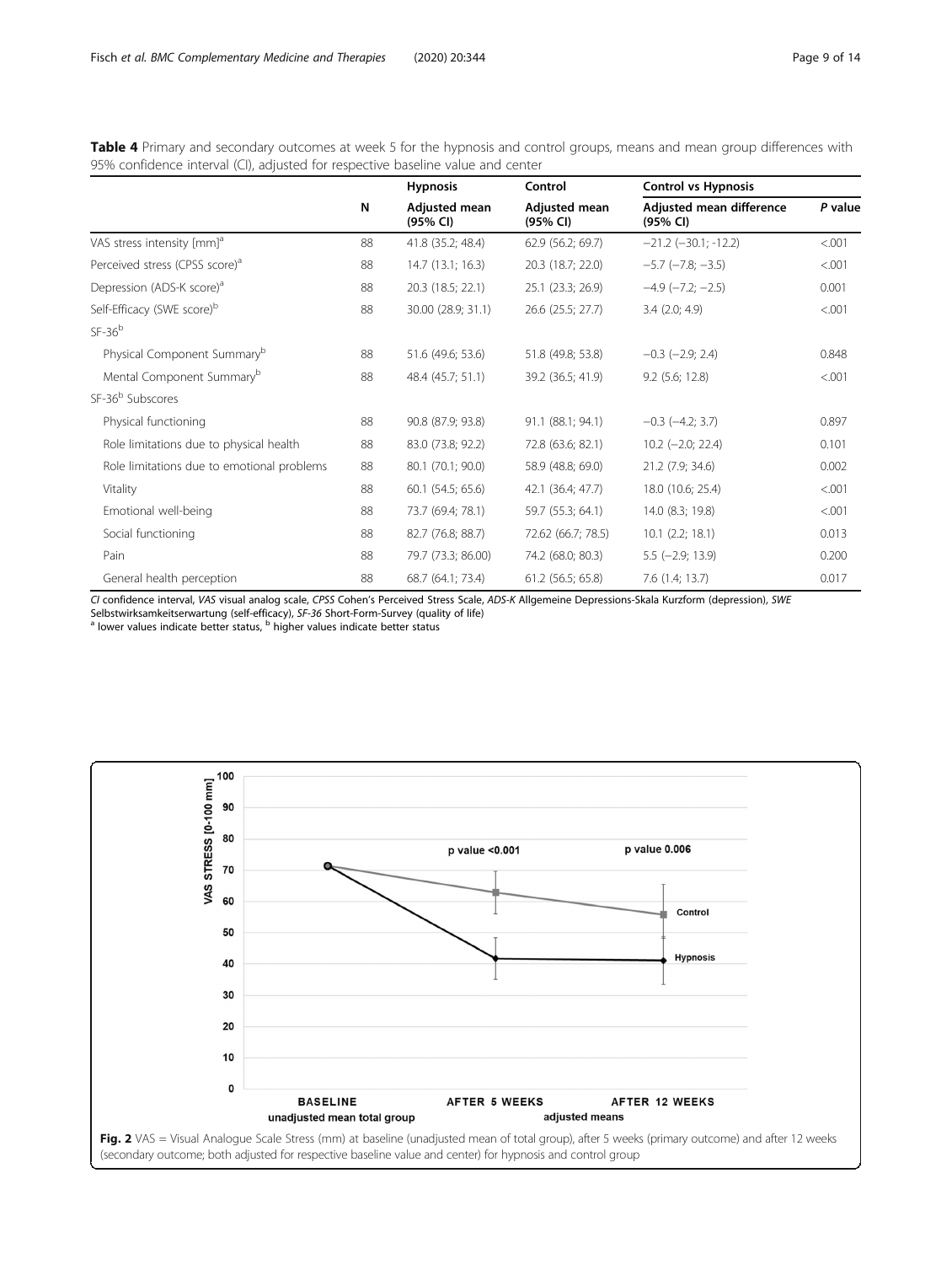<span id="page-9-0"></span>Table 5 Primary and secondary outcomes at week 12 for the hypnosis and control groups, means and mean group differences with 95% confidence interval (CI), adjusted for respective baseline value and center

|                                                |    | <b>Hypnosis</b>           | Control                   | <b>Control vs Hypnosis</b>           |         |
|------------------------------------------------|----|---------------------------|---------------------------|--------------------------------------|---------|
|                                                | N  | Adjusted mean<br>(95% CI) | Adjusted mean<br>(95% CI) | Adjusted mean difference<br>(95% CI) | P value |
| VAS stress intensity [mm] <sup>a</sup>         | 90 | 41.1 (33.5; 48.8)         | 55.9 (48.2; 63.5)         | $-14.7$ $(-25.1; -4.4)$              | 0.006   |
| Perception of stress (CPSS score) <sup>a</sup> | 89 | 13.8 (12.1; 15.4)         | 19.0 (17.3; 20.6)         | $-5.2$ ( $-7.4$ ; $-3.0$ )           | < 0.001 |
| Depression (ADS-K score) <sup>a</sup>          | 89 | 20.6 (18.9; 22.4)         | 25.4 (23.7; 27.1)         | $-4.8$ ( $-7.1$ ; $-2.5$ )           | < 0.001 |
| Self-Efficacy (SWE score) <sup>b</sup>         | 89 | 29.7 (28.6; 30.8)         | 26.4 (25.2; 27.5)         | 3.3(1.8; 4.9)                        | < 0.001 |
| $SF-36b$                                       |    |                           |                           |                                      |         |
| Physical Component Summary <sup>b</sup>        | 90 | 51.2 (48.9; 53.4)         | 51.4 (49.2; 53.5)         | $-0.2$ $(-3.1; 2.7)$                 | 0.895   |
| Mental Component Summary <sup>b</sup>          | 90 | 49.3 (46.5; 52.2)         | 40.2 (37.4; 43.0)         | 9.1(5.3; 12.8)                       | < .001  |
| SF-36 <sup>b</sup> Subscores                   |    |                           |                           |                                      |         |
| Physical functioning                           | 90 | 90.4 (87.2; 93.7)         | 89.9 (86.8; 93.1)         | $0.5$ ( $-3.8; 4.7$ )                | 0.829   |
| Role limitations due to physical health        | 90 | 87.9 (79.7; 96.1)         | 73.9 (65.9; 81.9)         | 14.0 (3.3; 24.8)                     | 0.011   |
| Role limitations due to emotional problems     | 90 | 90.2 (80.5; 99.9)         | 67.2 (57.6; 76.8)         | 23.0 (10.2; 35.9)                    | 0.001   |
| Vitality                                       | 90 | 58.7 (52.8; 64.5)         | 44.4 (38.7; 50.2)         | 14.2 (6.5; 21.9)                     | 0.001   |
| Emotional well-being                           | 90 | 74.6 (70.0; 79.2)         | 59.5 (55.0; 64.0)         | 15.1 (9.1; 21.1)                     | < 0.001 |
| Social functioning                             | 90 | 79.4 (72.4; 86.3)         | 70.0 (63.3; 76.7)         | $9.4$ (0.2; 18.5)                    | 0.046   |
| Pain                                           | 90 | 78.9 (71.8; 86.1)         | 72.2 (65.4; 79.0)         | $6.7$ (-2.7; 16.1)                   | 0.160   |
| General health perception                      | 90 | 69.1 (64.6; 73.6)         | 63.8 (59.3; 68.2)         | $5.4 (-0.6; 11.3)$                   | 0.075   |

CI confidence interval, VAS visual analog scale, CPSS Cohen's Perceived Stress Scale, ADS-K Allgemeine Depressions-Skala Kurzform (depression), SWE

Selbstwirksamkeitserwartung (self-efficacy), SF-36 Short-Form-Survey (quality of life) a lower values indicate better status,  $^{\rm b}$  higher values indicate better status

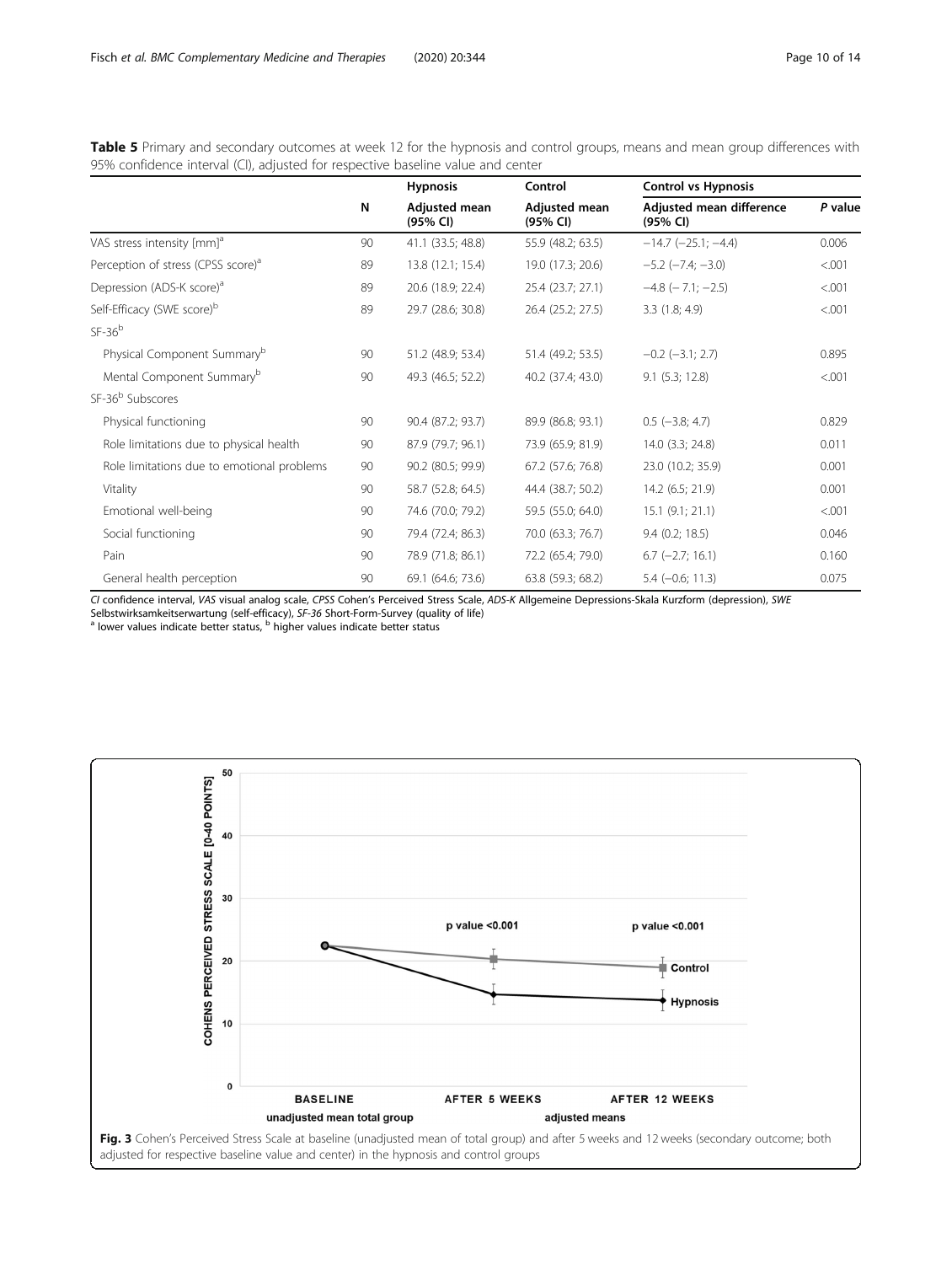<span id="page-10-0"></span>

compare the hypnotizability in both groups to examine a potential effect of hypnotizability as a moderator variable.

In contrast to other hypnosis studies on stress reduction [[38](#page-12-0)–[41\]](#page-12-0), we did not assess laboratory data. This could be considered a weakness of our study, but we deliberately focused on patient-centered clinical outcomes. However, given the lack of blinding, physiological measurable stress variables would have been an additional tool for objectifying the assessment of stress. Furthermore the fact that the physician and psychotherapists who conducted the group programs also assessed the inclusion and exclusion criteria and health status at baseline, may have introduced some aspect of assessment bias.

A comparison of the data from the present study with the data of our sample from the feasibility study shows

many similarities. In our former feasibility study, pre/post improvements in stress reduction (VAS stress intensity), perceived stress (CPSS score), depression (ADS-K) and quality of life (SF-36 Mental Component Summary) were reported. Additionally, in the SF-36 questionnaire, participants showed considerable improvements on the same subscores as in our current study, especially vitality and emotional well-being. The personal goal attainment measured by a Likert scale was similarly high in our previous study, in which 50% of the participants stated partially reaching their personal main goal and an additional 50% mostly or completely achieving their main goal. The satisfaction with the program was high as well (16.7% of the participants were satisfied and 83.3% were very satisfied) [[5\]](#page-12-0). Thus, we could largely confirm the hypotheses derived from the exploratory results of our pilot study.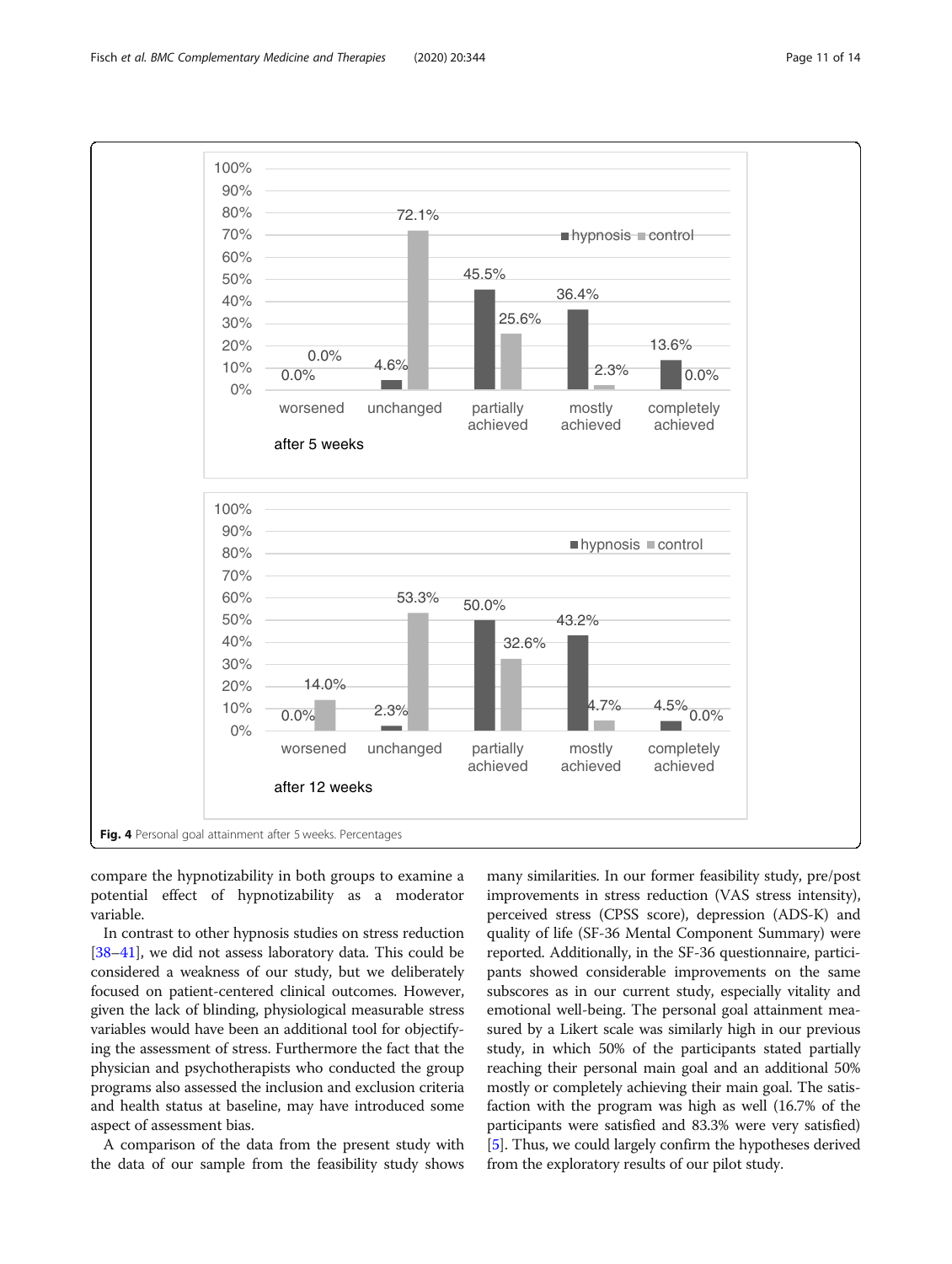With a baseline ADS-K score of  $27.4 \pm 7.1$ , the overall sample showed a relatively high level of depression, which would be in line with the hypothesis that increased levels of subjective stress are often associated with depressive symptoms and can be considered a risk factor for developing a depressive disorder [\[48](#page-12-0)–[52\]](#page-13-0). Also the frequency of participants that showed an increased level of depression with an ADS-K score > 17 at baseline was high with 93.6% of the hypnosis group and 89.6% of the control group, respectively. The fact that a difference in the degree of depression between the hypnosis group participants and the control group could be demonstrated after 5 weeks and 12 weeks, and that the frequency of ADS-K scores > 17 in the hypnosis group was reduced after 5 and 12 weeks compared to the control group allows the hypothesis that the hypnotherapeutic group program may be a useful tool for preventing the development of depressive symptoms.

In our study we found that the hypnosis program plus the behavioral stress management educational booklet was superior to the educational booklet alone in terms of reducing stress and improving stress coping. So the program could be useful if physicians and psychotherapists who have the appropriate hypnosis qualification could provide such a preventive stress reduction program in health education.

In German-speaking countries, a number of manualized, scientifically evaluated stress management trainings are available that are based on a cognitive-behavioral approach [[6](#page-12-0)–[11](#page-12-0)]. Usually, they combine psychoeducation modules, relaxation, time management, problem-solving training, enjoyment training, and cognitive restructuring. Overall, the research evidence has been positive for the effectiveness of these trainings [\[1](#page-12-0)]. A systematic review of 116 RCT studies, including multimodal training programs for the self-management of emotional stress, have demonstrated positive effects of cognitive behavioral stress management and cognitive behavioral therapy-based programs [[12](#page-12-0)]. In addition, mindfulness-based stress reduction (MBSR) interventions [[53](#page-13-0), [54](#page-13-0)], are receiving increased attention. In meta-analyses, positive evidence has been found for stress reduction [\[55](#page-13-0)–[57\]](#page-13-0). MBSR includes elements of instruction on mindfulness meditation, group dialogue aimed at enhancing awareness in everyday life and elements of mindful yoga.

Further studies should compare the effectiveness of this program with already established stress reduction programs (based on cognitive-behavioral therapy or MBSR) in noninferiority trials. Additionally, basic research should explore the neurophysiological mechanisms of hypnosis in preventing and reducing stress. Furthermore, it would be interesting to assess more laboratory data as indicators for stress- and stress-related health factors (such as blood pressure and hormonal status). Additionally, the effectiveness in preventing a depressive disorder should be tested in further studies.

## Conclusion

In this multicenter randomized controlled trial, participants in a hypnotherapeutic group program for stress reduction and improved stress coping showed reduced perceived psychological stress measured by a visual analogue scale, Cohen's Perceived Stress Scale, also reduction of depression scale and improved quality of life compared to individuals in a control group.

#### Abbreviations

ADS-K: Allgemeine Depressionsskala Kurzform [General Depression Scale shortform]; CI: confidence interval; CPSS: Cohen's Perceived Stress Scale; FAS: full analysis set; HADS: Hospital Anxiety and Depression Scale; ITT: intention-to-treat; MBSR: mindfulness-based stress reduction; N: numbers; p: probabilitas, probability; SAP: statistical analysis plan; SD: standard deviations; SF-36: Short-Form-Survey (quality of life); SWE: Selbstwirksamkeitserwartung [self-efficacy]; RCT: randomized controlled trial; VAS: visual analogue scale

#### Acknowledgments

We thank Prof. Dr. Dipl.-Psych. Walter Bongartz, Dr. Dipl-Psych. Helga Hüsken-Janßen, Dipl.-Psych. Norbert Loth, Prof. Dr. Dipl.-Psych. Dirk Revenstorf and Dr. Dipl.-Psych. Ronald Zeyer for valuable help and their expert advice in designing the intervention.

## Authors' contributions

SF, MT and BB developed the research idea and the methodology, and SF developed the hypnotherapeutic group program, which was reviewed by MT. MC and SB handled and organized the data, SF, MT and ST conducted the group program, SB, TK and SR performed the statistical data analysis, SF, SB, SR, TK and MT discussed the statistical results, SF wrote the first draft of the manuscript, and MT and BB primarily edited the manuscript. All authors have read and commented on the final draft.

#### Funding

This study was an investigator-initiated study. We received a small funding support by a Crowdfunding Campaign [\(https://www.betterplace.org/de/pro](https://www.betterplace.org/de/projects/55653?utm_campaign=ShortURLs&utm_medium=project_55653&utm_source=PlainShortURL)[jects/55653?utm\\_campaign=ShortURLs&utm\\_medium=project\\_55653&utm\\_](https://www.betterplace.org/de/projects/55653?utm_campaign=ShortURLs&utm_medium=project_55653&utm_source=PlainShortURL) [source=PlainShortURL\)](https://www.betterplace.org/de/projects/55653?utm_campaign=ShortURLs&utm_medium=project_55653&utm_source=PlainShortURL).

The people funding the study and also the crowdfunding platform had no influence on the design and methodology of the study, the data collection, analysis or interpretation, or the preparation of the manuscript. Open Access funding enabled and organized by Projekt DEAL.

## Availability of data and materials

The study protocol, the datasets used and/or analyzed during the current study are available from the corresponding author upon reasonable request. The hypnosis instructions used during the current study is already accepted for publication as a manual at Klett-Cotta, Imprint Schattauer publishers and will be published and available in 2021. The working title is "HypnoStressbewältigung – ein hypnotherapeutisches Gruppenprogramm". The study was registered at ClinicalTrials.gov (NCT03525093) [\[58\]](#page-13-0).

## Ethics approval and consent to participate

The study was approved by the ethics committee of the Charité - Universitätsmedizin Berlin (EA1/067/18 20/04/2018). Written informed consent was obtained from all participants before inclusion into the trial.

#### Consent for publication

All authors provided their consent to publish before the publication of the work.

#### Competing interests

MT and SF are both members of the Deutsche Gesellschaft für Hypnose und Hypnotherapy (DGH) and certified hypnotherapists who received payments for teaching hypnosis within the hypnotherapy training programs of the DGH in the past. All other authors declare that they have no conflicts of interest.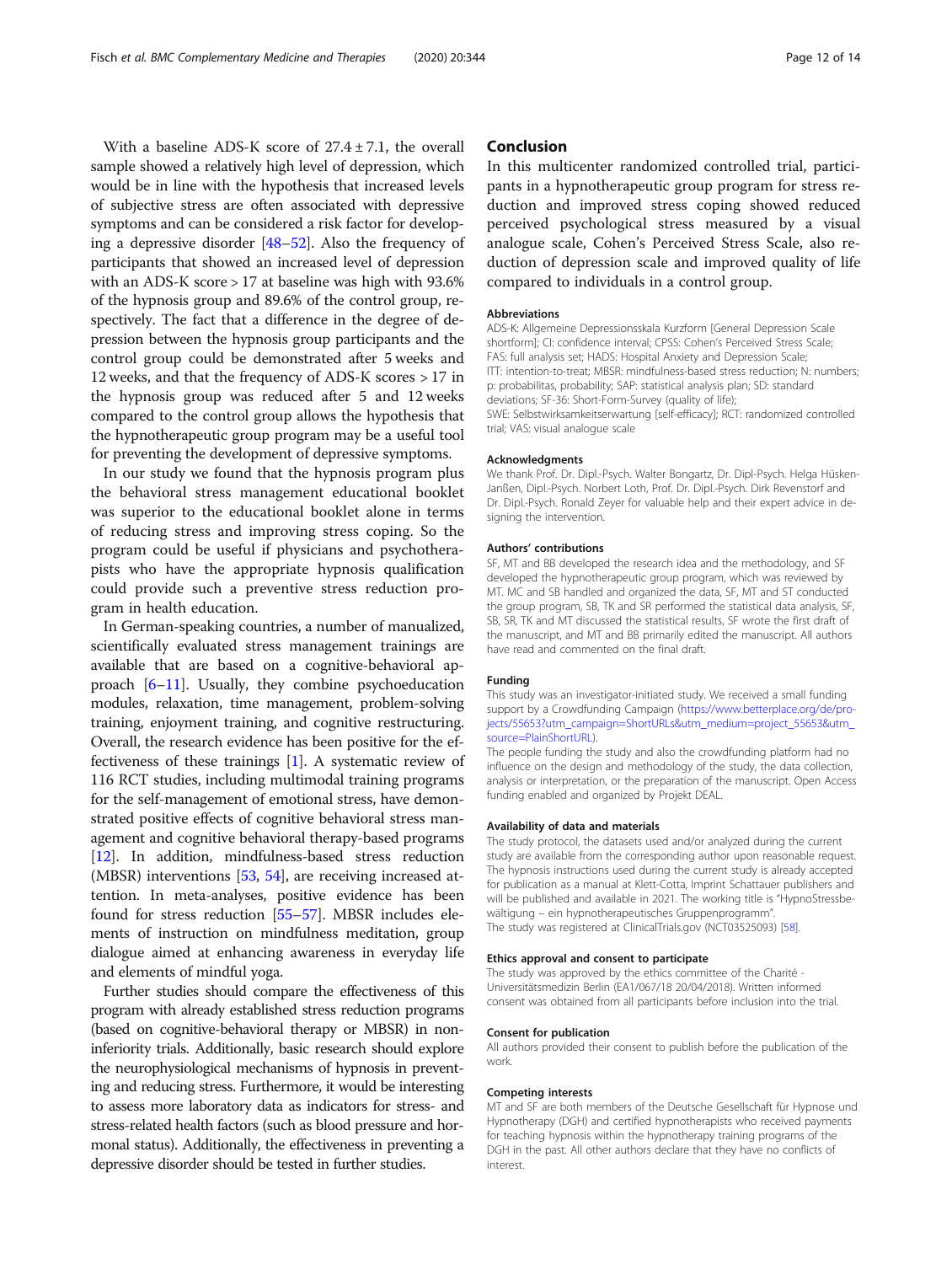## <span id="page-12-0"></span>Author details

<sup>1</sup>Psychotherapeutische Praxis, Daruper Str. 14, 48653 Coesfeld, Germany. <sup>2</sup>Institute for Social Medicine, Epidemiology, and Health Economics, Charité -Universitätsmedizin Berlin, Luisenstr. 57, 10117 Berlin, Germany. <sup>3</sup>MEDIAN Zentrum für Verhaltensmedizin Bad Pyrmont – Klinik für Psychosomatik, Bombergallee 10, 31812 Bad Pyrmont, Germany. <sup>4</sup>Institute of Biometry and Clinical Epidemiology, Charité-Universitätsmedizin Berlin, Charitéplatz 1, 10117 Berlin, Germany.

## Received: 10 January 2020 Accepted: 22 October 2020 Published online: 13 November 2020

#### References

- 1. Heinrichs M, Stächele T, Domes G. Stress und Stressbewältigung. Hogrefe Verlag: Göttingen; 2015.
- 2. Anderson NB, Bennett Johnson S, Belar CD, Breckler SJ, Nordal KC, Ballard D, et al. Stress in America: our health at risk. Washington, DC: American Psychological Association; 2012. [www.apa.org/news/press/](http://www.apa.org/news/press/releases/stress/2011/final-2011.pdf) [releases/stress/2011/final-2011.pdf.](http://www.apa.org/news/press/releases/stress/2011/final-2011.pdf)
- 3. Nier H. Gestresste Arbeitnehmer. Statista. [https://de.statista.com/](https://de.statista.com/infografik/13752/gestresste-arbeitnehmer-in-europa/) [infografik/13752/gestresste-arbeitnehmer-in-europa/.](https://de.statista.com/infografik/13752/gestresste-arbeitnehmer-in-europa/) 2018.
- 4. Wohlers K, Hombrecher M. Entspann dich, Deutschland TK-Stressstudie 2016. Hamburg: Techniker Krankenkasse; 2016.
- 5. Fisch S, Cree M, Binting S, Roll S, Teut M, Brinkhaus B. Group-hypnosis for stress reduction – a feasibility study. Int J Clin Exp Hypn. 2020;68(4):493–510.
- 6. Meichenbaum D. Intervention bei Stress: Anwendung und Wirkung des Stressimpfungstrainings. 3 ed. Bern: Huber; 2012.
- 7. Schelp T, Gravemeier R, Maluck D. Rational-emotive Therapie als Gruppentraining gegen Streß. Seminarkonzepte und Materialien. Bern: Huber; 1997.
- 8. Kaluza G. Gelassen und sicher im Stress. Psychologisches Programm zur Gesundheitsförderung. Berlin: Springer; 1996.
- 9. Wagner-Link A. Verhaltenstraining zur Stressbewältigung. Arbeitsbuch für Therapeuten und Trainer. Stuttgart: Klett-Cotta Verlag; 2010.
- 10. Reschke K, Schröder H. Optimistisch den Stress meistern. Tübingen. Tübingen: DGVT-Verlag; 2000.
- 11. Müller H, Kröger CB. Der erfolgreiche Umgang mit täglichen Belastungen. Programm zur Stressbewältigung. 6 ed. München: IFT; 2013.
- 12. Crawford C, Wallerstedt DB, Khorsam R, Clausen SS, Jonas WB, Walter JAG. A systematic review of biopsychosocial training programs for the selfmanagement of emotional stress: potential applications for the military. Evid Based Complement Alternat Med. 2013;2013:23.
- 13. Häuser W, Hagl M, Schmierer A, Hansen E. The efficacy, safety and applications of medical hypnoses. Dtsch Arztebl Int. 2016;113(17):289–96.
- 14. Adachi T, Fujino H, Nakae A, Mashimo T, Sasaki J. A meta-analysis of hypnosis for chronic pain problems: a comparison between hypnosis, standard care, and other psychological interventions. Int J Clin Exp Hypn. 2014;62(1):1–28.
- 15. Elkins GR, Barabasz AF, Council JR, Spiegel D. Advancing research and practice: the revised APA division 30 definition of hypnosis. Int J Clin Exp Hypn. 2014;63(1):1–9.
- 16. Fisch S, Brinkhaus B, Teut M. Hypnosis in patients with perceived stress a systematic review. BMC Complementary Alternative Med. 2017;17(1):323. <https://doi.org/10.1186/s12906-017-1806-0>. PMID: 28629342; PMCID: PMC5477290.
- 17. Revenstorf D, Peter B. Hypnose in Psychotherapie, Psychosomatik und Medizin. 3. ed. Heidelberg: Springer; 2015.
- 18. Stangl W. Online Lexikon für Psychologie und Pädagogik. 2019.[https://](https://lexikon.stangl.eu/1316/hypnose-hypnotherapie) [lexikon.stangl.eu/1316/hypnose-hypnotherapie.](https://lexikon.stangl.eu/1316/hypnose-hypnotherapie) Accessed 15 Apr 2019.
- 19. Wagner-Link A. Stress Belastungen besser bewältigen. Techniker Krankenkasse, editor. Hamburg: Techniker Krankenkasse; 2017.
- 20. Zarren J, Eimer B. Self-Hypnosis for Contiued Problem Resolution. In: Zarren J, Eimer B, editors. Brief Cognitive Hypnosis: Facilitating the Change of Dysfunctional Behavior (pp. 78–89). Springer Publishing Company; 2002.
- 21. Zeyer R. Hypnotherapeutische Strategien bei akutem und chronischem Stress. Heidelberg: Carl-Auer Verlag; 2012.
- 22. Stanton HE. The reduction in secretarial stress. Contemporary Hypnosis. 1991;8(1):45–55.
- 23. Hüsken-Janßen H. Hypnotherapeutische Geburtsvorbereitung. Studie zur Wirksamkeit der hypnoreflexogenen Methode nach Schauble. Frankfurt am Main: Peter Lang; 2005.
- 24. Revenstorf D, Zeyer R. Hypnose lernen. Leistungssteigerung und Streßbewältigung durch Selbsthypnose. 7 ed. Heidelberg: Carl-Auer; 2006.
- 25. Stanton HE. Hypnosis and rational-emotive therapy a de-stressing combination: a brief communication. Int J Clin Exp Hypn. 1989;37(2):95–9.
- 26. Bongartz W. Ressourcenarbeit. In: Kaiser Rekkas a, editor. Hypnose und Hypnotherapie. Manual für praxis, Forbildung und Lehre. Modul 2: Aufbaukurs. (pp. 166–171). Heidelberg: Carl-Auer; 2018.
- 27. Zarren J, Eimer B. Trance induction: design, choice, and administration. In: Zarren J, Eimer B, editors. Brief cognitive hypnosis: facilitating the change of dysfunctional behavior (pp. 58–77). USA: Springer Publishing Company; 2002.
- 28. Lesage BS. Validity of occupational stress assessment using a visual analogue scale. Occup Med. 2011;61(6):434–6.
- 29. Lesage B. S, Deschamps F. clinical stress assessment using a visual analogue scale. Occup Med. 2012;62(8):600–5.
- 30. Zigmond AS, Snaith RP. The hospital anxiety and depression scale. Acta Psychiatr Scand. 1983;67:361–70.
- 31. Cohen S, Kamarck T, Mermelstein R. A global measure of perceived stress. J Health Soc Behav. 1983;24(4):385–96.
- 32. Büssing A. Translation of Cohen's 10 item Perceived Stress Scale (PSS). University of Witten/Herdecke (arndtbuessing@uni-whde); 2011.
- 33. Hautzinger M, Bailer M, Hofmeister D, Keller F. Allgemeine Depressionsskala (ADS-K). Göttingen: Hogrefe; 2012.
- 34. Schwarzer R, Jerusalem M. Skalen zur Erfassung von Lehrer- und Schülermerkmalen. Dokumentation der psychometrischen Verfahren im Rahmen der Wissenschaftlichen Begleitung des Modellversuchs Selbstwirksame Schulen. Berlin: Freie Universität Berlin; 1999.
- 35. Bullinger M, Kirchberger I. SF-36 Fragebogen zum Gesundheitszustand. Göttingen: Hogrefe; 1998.
- 36. Bullinger M. Erfassung der gesundheitsbezogenen Lebensqualität mit dem SF-36-Health Survey. Bundesgesundheitsbl Gesundheitsforsch Gesundheitsschutz. 2000;43(3):190–7.
- 37. Cardeña E, Svensson C, Hejdstrom F. Hypnotic tape intervention ameliorates stress: a randomized, control study. Int J Clin Exp Hypn. 2013;61(2):125–45.
- 38. Gruzelier J, Smith F, Nagy A, Henderson D. Cellular and humoral immunity, mood and exam stress: the influences of self-hypnosis and personality predictors. Int J Psychophysiol. 2001;42(1):55–71.
- 39. Kiecolt-Glaser JK, Glaser R, Strain EC, Stout JC, Tarr KL, Holliday JE, et al. Modulation of cellular immunity in medical students. J Behav Med. 1986; 9(1):5–21.
- 40. Kiecolt-Glaser JK, Marucha PT, Atkinson C, Glaser R. Hypnosis as a modulator of cellular immune dysregulation during acute stress. J Consult Clin Psychol. 2001;69(4):674–82.
- 41. Naito A, Laidlaw TM, Henderson DC, Farahani L, Dwivedi P, Gruzelier JH. The impact of self-hypnosis and Johrei on lymphocyte subpopulations at exam time: a controlled study. Brain Res Bull. 2003;62(3):241–53.
- 42. Whitehouse WG, Dinges DF, Orne EC, Keller SE, Bates BL, Bauer NK, et al. Psychosocial and immune effects of self-hypnosis training for stress management throughout the first semester of medical school. Psychosom Med. 1996;58(3):249–63.
- 43. Pfitzer BE, Clark K, Revenstorf D. [medical hypnosis in cases of herpes labialis improves resistance for recurrence. A pilot study]. Der Hautarzt. Zeitschrift fur Dermatologie, Venerologie, und verwandte Gebiete. 2005;56(6):562–8.
- 44. Faymonville ME, Mambourg PH, Joris J, Vrijens B, Fissette J, Albert A, et al. Psychological approaches during conscious sedation. Hypnosis versus stress reducing strategies: a prospective randomized study. Pain. 1997;73(3):361–7.
- 45. Swirsky-Sacchetti T, Margolis CG. The effects of a comprehensive selfhypnosis training program on the use of factor VIII in severe hemophilia. Int J Clin Experimental Hypnosis. 1986;34(2):71–83.
- 46. Taylor DN. Effects of a behavioral stress-management program on anxiety, mood, self-esteem, and T-cell count in HIV positive men. Psychol Rep. 1995; 76(2):451–7.
- 47. Crowe M, Jordan J, Burrell B, Jones V, Gillon D, Harris S. Mindfulness-based stress reduction for long-term physical conditions: a systematic review. Aust N Z J Psychiatry. 2015:1–12.
- 48. Lazarus RS. Emotion and adaption. New York: Oxford University Press; 1991.
- 49. Abramson LY, Metalsky GI, Alloy LB. Hopelessness depression: a theorybased subtype of depression. Psychol Rev. 1989;96:358–72.
- 50. Metalsky GI, Joiner TE, Hardin TS, Abramson LY. Depressive reactions to failure in a naturalistic setting: a test of the hopelessness and self-esteem theories of depression. J Abnorm Psychol. 1993;102:101–9.